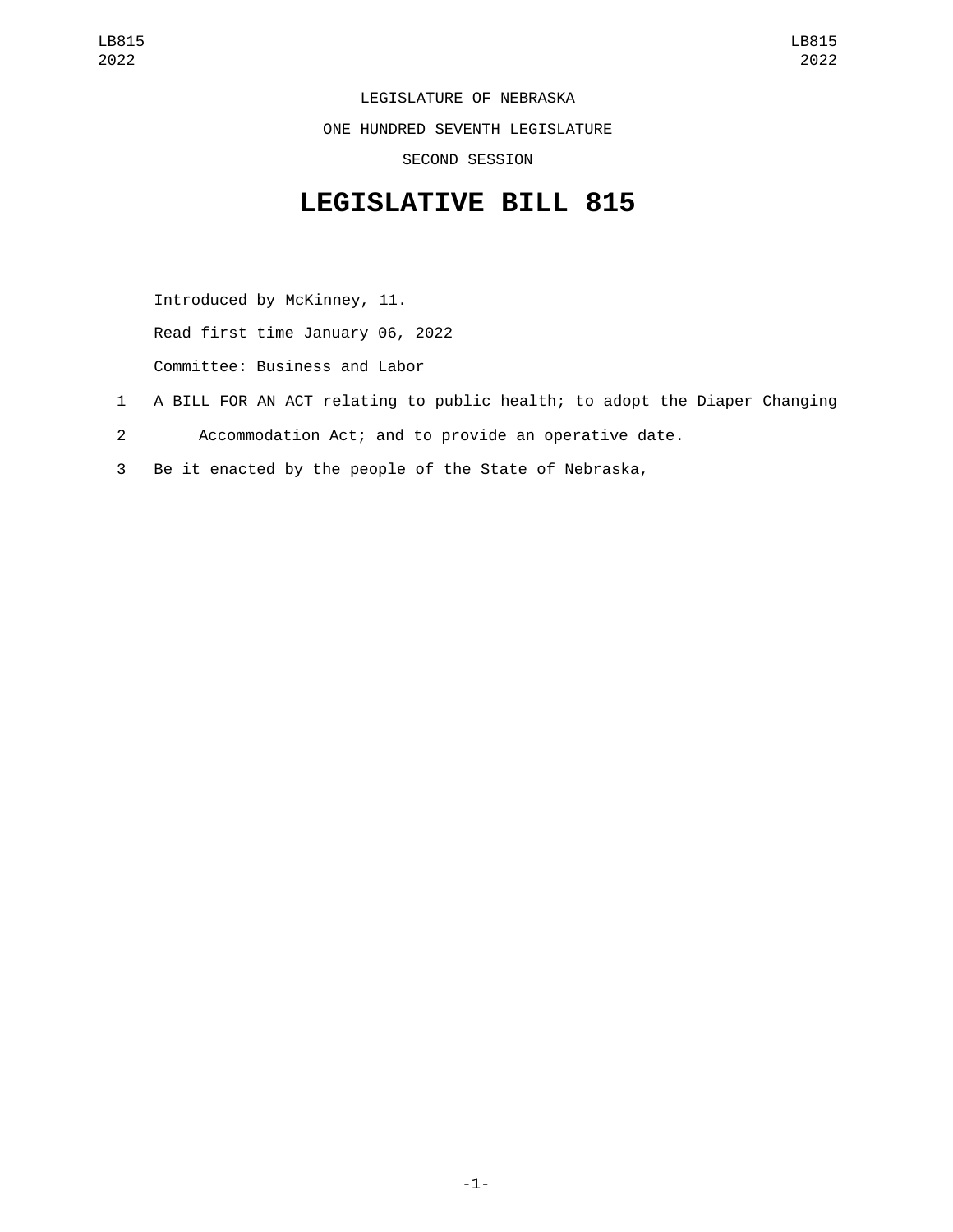| 1              | Section 1. Sections 1 to 6 of this act shall be known and may be          |
|----------------|---------------------------------------------------------------------------|
| $\overline{2}$ | cited as the Diaper Changing Accommodation Act.                           |
| 3              | The Legislature finds and declares that ensuring safe,<br>Sec. 2.         |
| 4              | sanitary, convenient, and publicly accessible baby diaper changing        |
| 5              | stations are widely available throughout the state for use by both men    |
| 6              | and women is a matter of statewide concern and a beneficial public        |
| 7              | policy.                                                                   |
| 8              | Sec. 3. For purposes of the Diaper Changing Accommodation Act,            |
| 9              | unless the context otherwise requires:                                    |
| 10             | Baby diaper changing station means a table or other device<br>(1)         |
| 11             | suitable for changing the diaper of a child three years of age or         |
| 12             | younger;                                                                  |
| 13             | (2) Building inspector means an employee of a local permitting            |
| 14             | entity that ensures a particular building or project complies with all    |
| 15             | applicable laws, codes, and regulations;                                  |
| 16             | (3) Local permitting entity means the state, city, county,                |
| 17             | municipality, or other political subdivision permitting, inspection, and  |
| 18             | enforcement authority over general construction, electrical<br>and        |
| 19             | mechanical-plumbing trades within its jurisdiction;                       |
| 20             | (4) Place of public accommodation means a place of business offering      |
| 21             | holding out to the general public goods, services, privileges,<br>or      |
| 22             | <u>facilities, advantages, and accommodations for the peace, comfort,</u> |
| 23             | health, welfare, and safety of the general public and such public places  |
| 24             | providing food, shelter, recreation, and amusement and includes, but is   |
| 25             | not limited to:                                                           |
| 26             | (a) Any inn, hotel, motel, or other establishment which provides          |
| 27             | lodging to transient guests, other than an establishment located within a |
| 28             | building which contains not more than five rooms for rent or hire and     |
| 29             | which is actually occupied by the proprietor of such establishment as     |
| 30             | such proprietor's residence;                                              |
| 31             | (b) Any restaurant, bar, or other establishment serving food or           |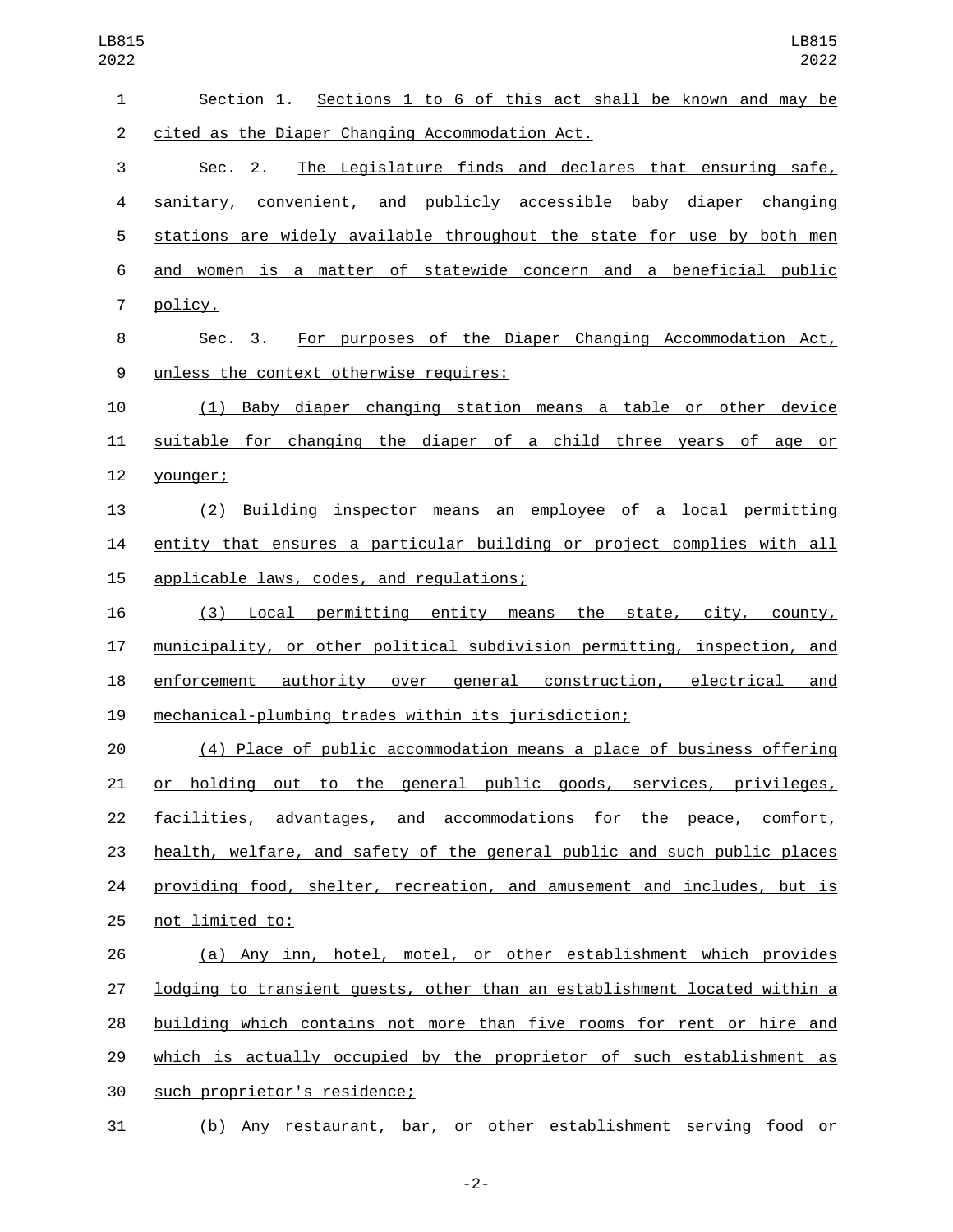| 1              | drink for consumption on the premises;                                    |
|----------------|---------------------------------------------------------------------------|
| $\overline{c}$ | (c) Any gasoline station, including all facilities located on the         |
| 3              | premises of such station and made available to the patrons thereof;       |
| 4              | (d) Any motion picture house, theater, concert hall, stadium or           |
| 5              | other place of exhibition or entertainment;                               |
| 6              | (e) Any auditorium, convention center, lecture hall, other place of       |
| 7              | public gathering;                                                         |
| 8              | (f) Any public facility owned, operated, or managed by or on behalf       |
| 9              | of this state or any agency or subdivision thereof which is open to       |
| 10             | public; and                                                               |
| 11             | (g) Any retail establishment that is open to the public for the sale      |
| 12             | of goods or services; and                                                 |
| 13             | <u>(5) Substantially renovated means a renovation of a restroom</u>       |
| 14             | requiring a permit and estimated to cost in excess of ten thousand        |
| 15             | dollars.                                                                  |
| 16             | Sec. 4. (1) Every place of public accommodation constructed or            |
| 17             | substantially renovated after the operative date of this act with         |
| 18             | restrooms open and accessible to the public shall provide:                |
| 19             | (a) At least one baby diaper changing station that is available for       |
| 20             | use by women in a restroom designated for use by women and at least one   |
| 21             | baby diaper changing station that is available for use by<br>men in a     |
| 22             | restroom designated for use by men; or                                    |
| 23             | (b) At least one baby diaper changing station that is available for       |
| 24             | use by men or women in a gender neutral or family restroom.               |
| 25             | (2) The requirements of this section are in addition to any local,        |
| 26             | state, or federal laws or regulations regarding access for persons with   |
| 27             | disabilities and to existing fire, health, and safety codes or standards. |
| 28             | (3) This section does not apply to a place of public accommodation        |
| 29             | that:                                                                     |
| 30             | Does not have a restroom available or accessible for general<br>(a)       |
| 31             | public use;                                                               |

-3-